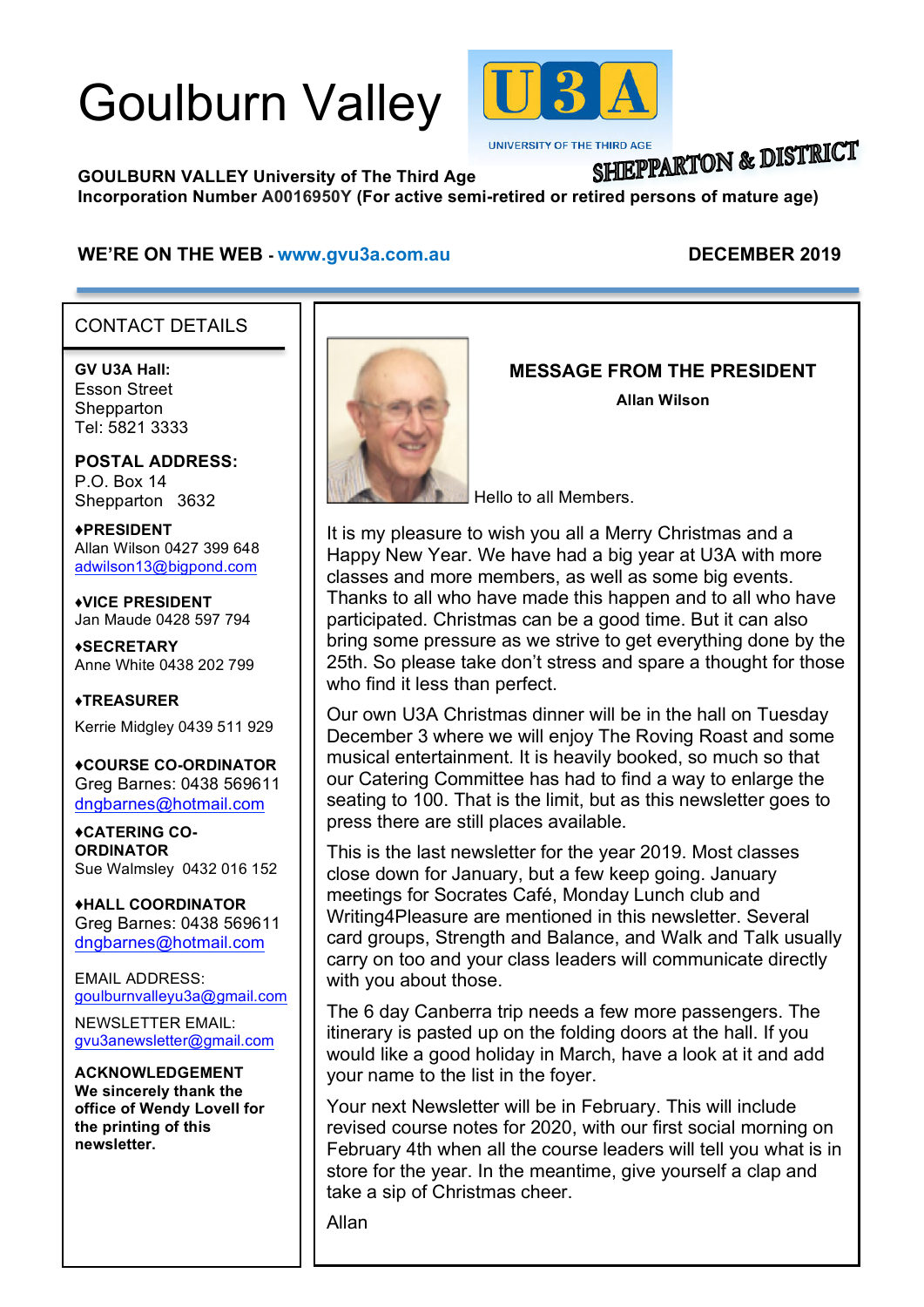### **SOCRATES CAFÉ**

The Year 2019 draws to a close for Socrates Café.

We don't gather in December and so now seems to be an appropriate time to wish all those who support and enjoy Socrates Cafe a pleasant, safe and relaxing time over Christmas and New Year.

Ideas for the 2020 program are now being discussed and the subjects chosen will be presented at our first 2020 gathering on Monday, January 27. More about this in January.

However, we still have the November 25 session to go at which Barbara Brown will initiate and lead a discussion about: "Would it be more or less difficult to be successful in the modern world than 100 or 1,000 years ago?

Questions about Socrates Café should be directed to Robert McLean via email at r.mclean7@icloud.com or on mobile at 0400 502 199.

#### **NATURAL RESOURCES & REGIONAL DEVELOPMENT**

#### **FRIDAY DECEMBER 6, 10am U3A Hall**

**GUEST SPEAKER**; Vanessa Petrie, CEO of Beyond Zero Emissions

Beyond Zero Emissions is an Australian based not for profit climate change solutions think tank.

Vanessa has close to 20 years' experience working in diverse roles across local and State Government and the not for profit sector including infrastructure projects, legislative policy development, major policy reform and waste and resource recovery planning.

Vanessa has a Bachelor of Environmental Engineering from RMIT University and a Masters of Environment from the University of Melbourne. Vanessa is also a Board Member of the Goulburn Valley Waste and Resource Recovery Group.

As this will be the last Natural Resources & Regional Development meeting for this year I wish everyone a Merry Xmas and a healthy New Year

John Dainton ph. 5821 3881 or mob.0417 549 502

#### **COMPUTERS**

Computer classes will finish on December 8. We will recommence in February next year. At present there are no plans to run either separate Facebook or Photobook courses next year. However, if sufficient numbers arise, then I will run a couple of 'pop-up' courses. (Contact me if you want to do either). Otherwise we will continue with just the Monday sessions and cover all bases there.

David Muir

0414 881 369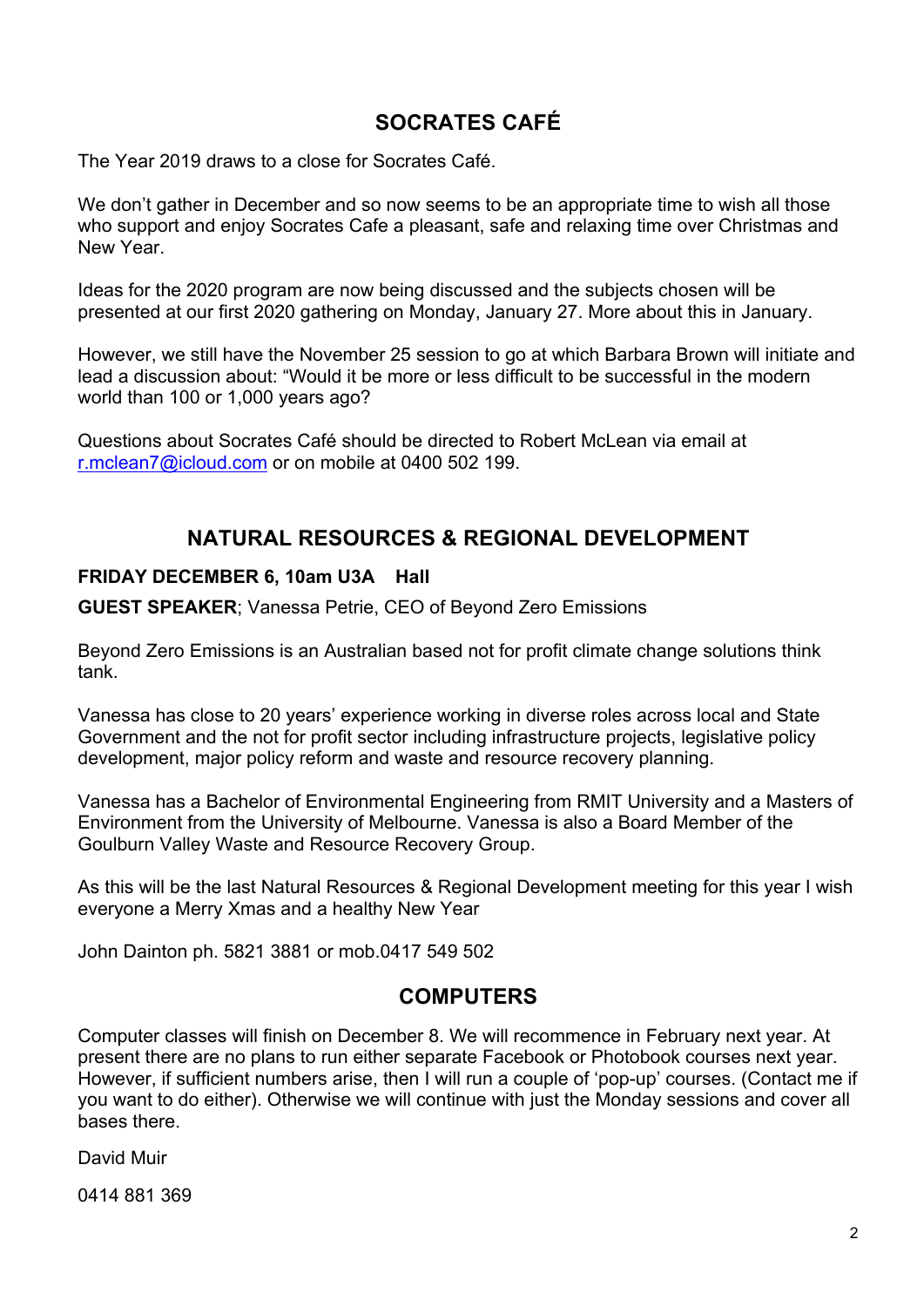#### **ITALIAN TEXT BOOKS NEEDED**

Next year there will be a class for new beginners and those who would like to start again with the basics of the Italian language. We will use the Text book Ci siamo again and we are hoping to find some used copies locally, as they have become very expensive to buy new. Please contact me if you have a copy that you don't need. The beginners' class will start on Thursday February 6<sup>th</sup> at 9am and Lelia Amadei's Intermediate class will start at 10am.

Christine Wilson. 5822 1474

#### **WALK AND TALK**

On Wednesday December 11th, we will celebrate the end of our year by walking to KidsTown for morning tea, then walking back to Acquamoves. Please meet at the swing bridge behind Aquamoves at **8.30am**. If you would like to bring a small plate of festive goodies and drinks to share for morning tea, Tony will take them over to KidsTown by car so you don't have to carry them. Wear clothes, shoes and sunscreen suitable for the weather of the day and take water to carry if you need it. New members are always welcome to join us.

At this meeting we will be planning our walks for next year, so please come with your idea of a walk that you could lead one month next year. David Taylor (0412 802 427) will be leader of the Walk and Talk group next year.

Our November walk in Benalla went very well. We walked around both sides of the Lake, had a barbecue cooked by David, enjoyed all the roses and after lunch we walked around the streets to see most of the special Wall Art on display, then we finished with rest and drink at the Art Gallery.

Christine Wilson Ph. 5822 1474 Mob. 0428 399 648

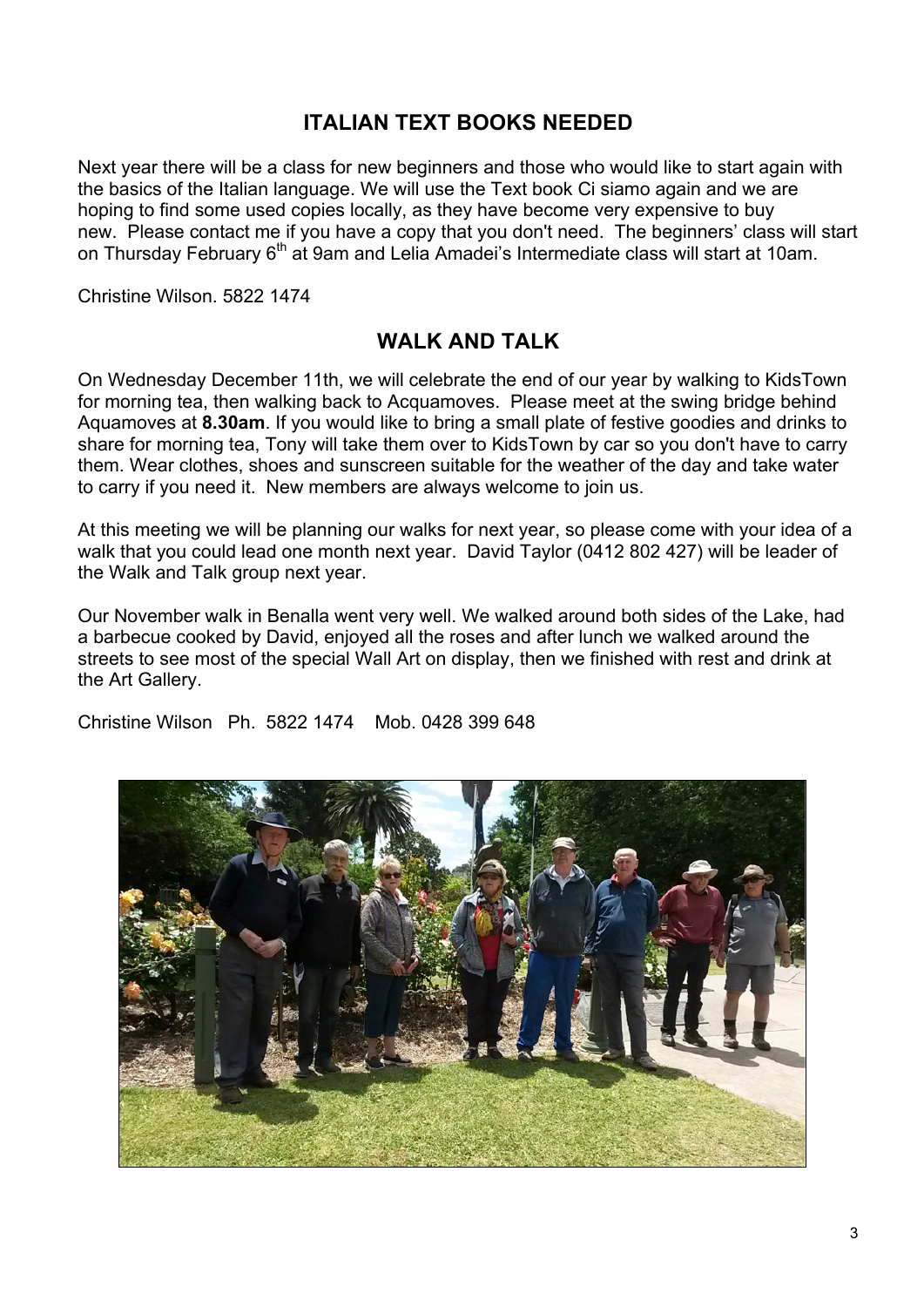#### **CREATIVE ARTS**

We have come to the end of another year full of many varied and interesting crafts. Our very friendly group has shared their expertise and chat to the enjoyment of all.

Our Tuesday the 1st of December session will cancelled due to annual the Christmas Lunch. The following Tuesday (10th) will be our last for the year. Please bring a small wrapped gift to the value of \$5 for our fun Christmas 'give and receive', and a small plate for afternoon tea.

If you so wish, please bring a small monetary donation to be forwarded to fire relief.

As always, new members are warmly welcome.

Sonja Muir

#### **WRITING4PLEASURE**

Our October meeting was well attended, with only a few apologies from members. We were entertained by some great stories. There will be no WRITING4PLEASURE meeting in December. After the Christmas break we will meet again to read and listen to stories, in January.

We meet on the **THIRD THURSDAY** in January 2020.

**Time** - 1.00 to 3.30 p.m.

**Venue -** Shepparton Library meeting room.

Please keep your stories or poems to approximately 500 words, to enable all members to share their work with us.

A small donation of \$2.00 per meeting will continue and go towards the cost of printing our end of year book.

QUOTE for the month: - "A poet can survive everything but a misprint"

- Oscar Wilde

**CONTACT:** Lyn Austin.

Phone - 0468 312 602

#### **UKULELE**

The inaugural Monthly Ukulele Perpetual Award was presented to Brian Gannon in appreciation for his persistence and his smiley face.

#### **HISTORICAL STUDIES**

MONDAY DECEMBER 9 -10 AM U3A Hall Meeting will have a discussion on the next year's program.

John Dainton ph. 58213881 or mob. 0417 549 502

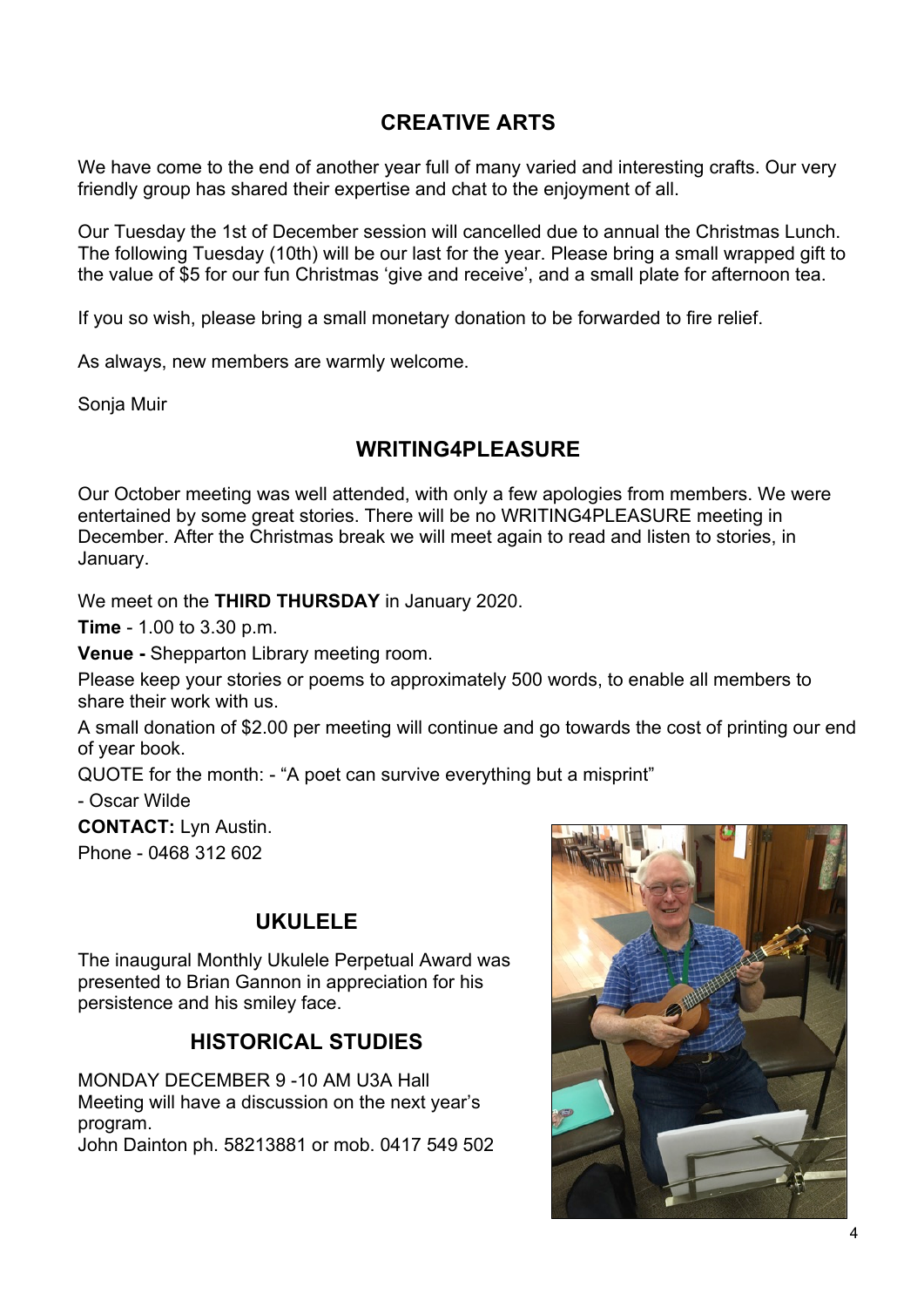#### **SCIENCE MATTERS**

1. **Chemistry in the Marketplace:** Monday December 2 at 1.30. Nigel Liggins will continue his series of talks with a look at the chemistry of Cosmetics (moisturizers, perfumes, hair colours, shampoos, etc), as they are applied to various part of our bodies. Understanding cosmetics also requires some knowledge of the structure of skin and hair, so he will include info on their structure.

2. **General Science:** Monday December 16 at 1.30. This will be an end of year function with a short science quiz, some science jokes (more puns than funny) and afternoon tea. Bring a plate (with something on it!) to share.

**Contact:** Allan Wilson 5822 1474

#### **MONDAY LUNCH GROUP**

Our lunch group will meet at The Royal Mail Hotel in Mooroopna on Monday December 2nd followed by The Shepparton Club on Monday December 9th. Then on December 16th we lunch at La Porchetta followed by The Vic Hotel on December 23rd. For the final 2019 gathering on the 30th we will go to Bill and Beats in Mooroopna. During January we will gather each Monday at 12 noon at The Sherbourne Hotel. Our program for 2020 will commence in February.

#### **Cup Day Function at U3A**

The attached photo shows some of The Fashions on the Field at our cup day function. There was also lots of food organised by our wonderful catering group and sweeps on the cup run by Ray Brisbane.

#### **GVU3A Christmas Party**

Below is one of four songs that will be played by the Ukulele class at the U3A Christmas Party.



We have the French class and the Italian class singing along to their chosen tunes but the ukulele class will certainly need help with this song. (It goes to the tune of Surfin' USA)

Words will also be provided on the day.

So if you have the desire to sing your heart out at this party increase your confidents by checking out the words below and by listening and watching the clip shown on the next page:

#### **BANK ACCOUNT DETAILS**

If you want to pay your membership fees or trip fees through the internet please use the account numbers below and use your name as the reference.

General account: BSB 633 000 Account number 127742898

Trip account: BSB 633 000 Account Number 129896049